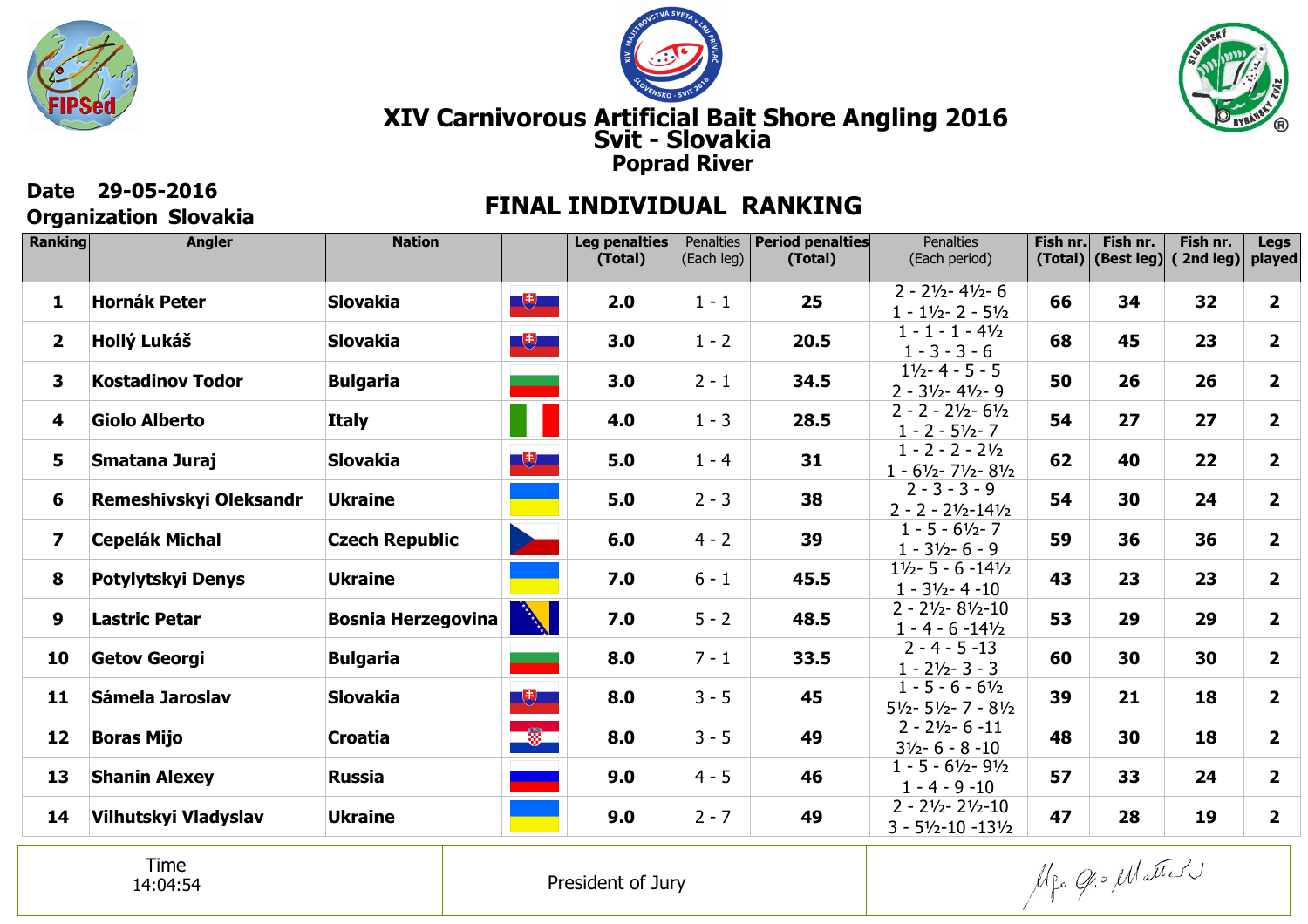





**Fish nr.**

**14**

**23**

**16**

**19**

**18**

**17**

**20**

**16**

**12**

**8**

**19**

**11**

**15**

**14**

**Legsplayed**

**2**

**2**

**2**

**2**

**2**

**2**

**2**

**2**

**2**

**2**

**2**

**2**

**2**

**2**

**Fish nr.**

**26**

**23**

**25**

**28**

**31**

**19**

**20**

**20**

**26**

**25**

**19**

**25**

**16**

**15**

#### **Svit - Slovakia XIV Carnivorous Artificial Bait Shore Angling 2016 Poprad River**

#### **Organization Slovakia Ranking Leg penalties** Penalties**Period penaltiesPenalties Fish nr. Angler Nation(Total)(Total)** (Each leg) (Each period) **(Total) (Best leg) ( 2nd leg)** $3 - 4 - 6 - 7\frac{1}{2}$ **Lipinski Andrzej53.5Poland10.0** $3 - 7$ **4015** 5½- 8 - 9 -10½ 6 - 7½- 8½-11**Podkul TomaszPoland10.0**8 - 2**54.54216** 2 - 2 - 5½-12 2 - 2½- 3½-10**17Mishin ArtemRussia11.0**2 - 9**51.541** 5½- 6 - 9 -13 1 - 4½- 5½-11**Poland18Mazur Sebastian12.0**5 - 7**5347** 2½- 5½- 7½-15½ $2 - 4 - 4\frac{1}{2} - 13$ **19Ghibaudo MassimilianoItaly12.0**6 - 6**5449** 3 - 7 - 8½-12 4 - 4 - 6 -10**Kuzmic Hrvoje12.055Croatia**5 - 7**3620** 1 - 7 - 8½-14½ 4 - 5 -10 -12½**Krajišnik IgorBosnia Herzegovina13.0**7 - 6**61.53821** 1 - 4 -12 -13 2 - 6 - 9 -11½**Vorobev AlexsandrRussia61.52213.0**5 - 8**36** 2 - 5½-10 -15½ 1 - 5½- 7 - 8**Muin GiacomoItaly14.0** $4 - 10$ **382359** 6 - 6½-10 -15  $1 - 3 - 7 - 8$  $\bullet$ **Matijašic Mario24Croatia15.0**3 -12**6233** 5½- 6½-14½-16½2½-12 -13 -15**Panas LukaszPoland15.0** $11 - 4$ **322565** 3 - 4 - 6 - 9½ 1 - 6 - 6½-14**26Hakl LiborCzech Republic16.0**4 -12**6836** 4 - 6 -14½-16 1 - 9 -10½-13**Ivashkov Alexey3127Russia16.0**7 - 9**69** 2 - 8 -10 -15½ 3 - 9 -11 -11½**Vrzic IgorBosnia Herzegovina16.0**6 -10**292875**

#### **Date 29-05-2016 FINAL INDIVIDUAL RANKING**

Time14:04:54

President of Jury

Mgo Opo Matter

6 - 8 -13 -13½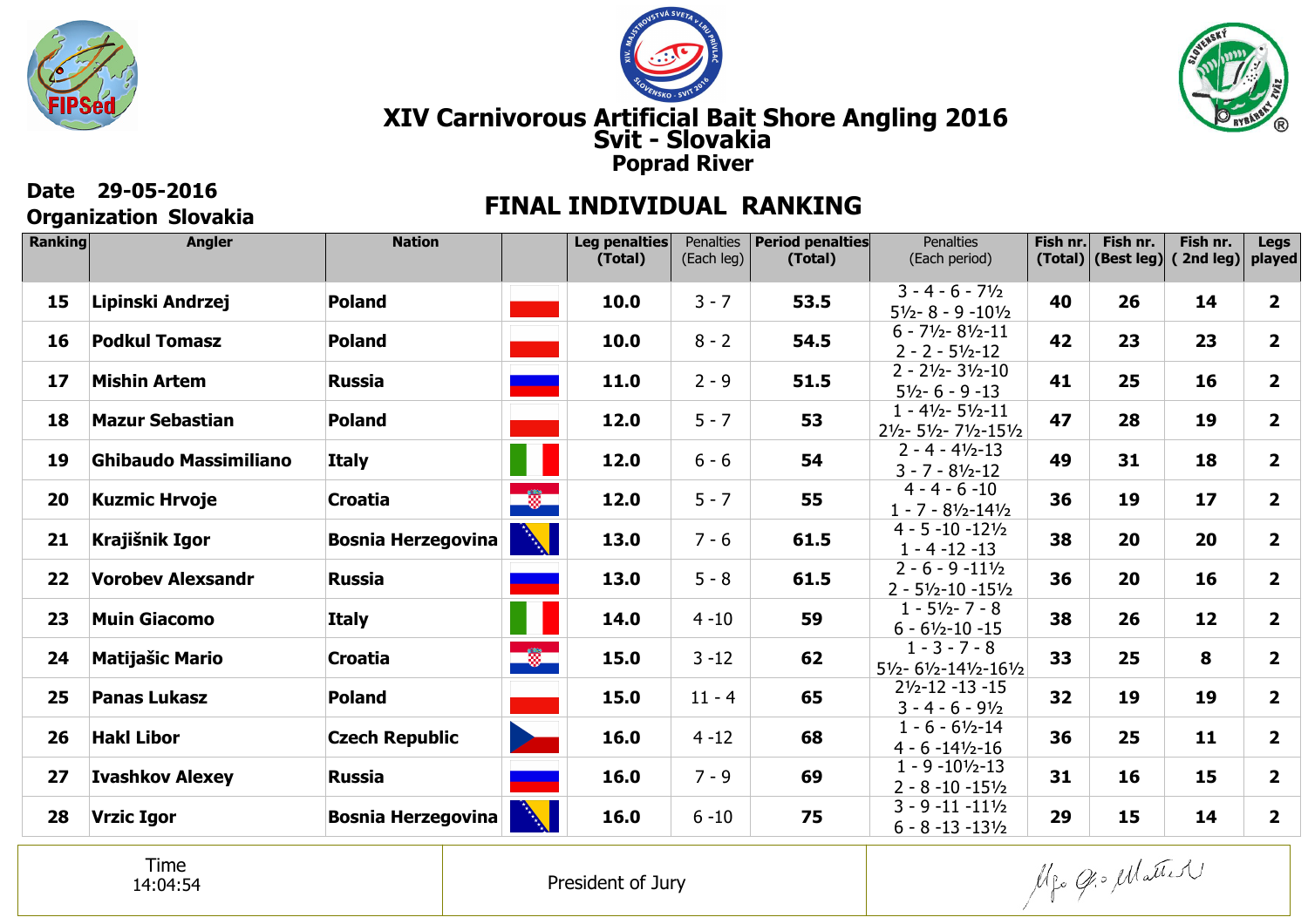





## **Organization Slovakia**

## **Date 29-05-2016 FINAL INDIVIDUAL RANKING**

| <b>Ranking</b> | <b>Angler</b>             | <b>Nation</b>             |                                              | Leg penalties<br>(Total) | Penalties<br>(Each leg) | <b>Period penalties</b><br>(Total) | <b>Penalties</b><br>(Each period)                                                              | Fish nr. | Fish nr.<br>$(Total)$ (Best leg) | Fish nr.<br>(2nd leg) | <b>Legs</b><br>played   |
|----------------|---------------------------|---------------------------|----------------------------------------------|--------------------------|-------------------------|------------------------------------|------------------------------------------------------------------------------------------------|----------|----------------------------------|-----------------------|-------------------------|
| 29             | <b>Calu Morgan</b>        | <b>France</b>             |                                              | 17.0                     | $9 - 8$                 | 68.5                               | $3 - 61/2 - 12 - 15$<br>$3\frac{1}{2} - 8\frac{1}{2} - 10 - 10$                                | 31       | 16                               | 15                    | $\overline{\mathbf{2}}$ |
| 30             | <b>Cepelák Tomáš</b>      | <b>Czech Republic</b>     | <b>State</b>                                 | 17.0                     | $12 - 5$                | 75                                 | $7 - 12 - 12\frac{1}{2} - 15\frac{1}{2}$<br>$3 - 3 - 81/2 - 131/2$                             | 30       | 16                               | 16                    | $\overline{2}$          |
| 31             | <b>Meirans Aleksandrs</b> | Latvia                    |                                              | 18.0                     | $8 - 10$                | 71.5                               | $3 - 9 - 10\frac{1}{2} - 13\frac{1}{2}$<br>$1\frac{1}{2} - 10 - 10\frac{1}{2} - 13\frac{1}{2}$ | 29       | 15                               | 14                    | $\overline{\mathbf{2}}$ |
| 32             | <b>Gorny Jacek</b>        | <b>Ireland</b>            | <mark>—∲—</mark> ‴—‴<br>∦ <mark>∢</mark> ∐ ≬ | 18.0                     | $12 - 6$                | 74.5                               | $8\frac{1}{2} - 11 - 11\frac{1}{2} - 14$<br>$2\frac{1}{2} - 6 - 10 - 11$                       | 29       | 17                               | 17                    | $\mathbf{2}$            |
| 33             | <b>Powell Andrew</b>      | <b>Ireland</b>            | <mark>—</mark> ⊶<br>▓U Q                     | 18.0                     | $14 - 4$                | 77.5                               | $10 - 11 - 13 - 16$<br>$3 - 3\frac{1}{2} - 5\frac{1}{2} - 15\frac{1}{2}$                       | 32       | 19                               | 19                    | $\overline{\mathbf{2}}$ |
| 34             | <b>Seguin Jeremy</b>      | <b>France</b>             |                                              | 19.0                     | $6 - 13$                | 63.5                               | $3\frac{1}{2} - 5\frac{1}{2} - 7 - 7$<br>$8\frac{1}{2}$ - 9 - 10 - 13                          | 32       | 22                               | 10                    | $\overline{\mathbf{2}}$ |
| 35             | <b>Fernandes Fernando</b> | Portugal                  |                                              | 19.0                     | $15 - 4$                | 73.5                               | $3 - 14\frac{1}{2} - 16 - 16\frac{1}{2}$<br>$1 - 5\frac{1}{2} - 8\frac{1}{2} - 8\frac{1}{2}$   | 32       | 22                               | 22                    | $\overline{\mathbf{2}}$ |
| 36             | <b>Foltýn Martin</b>      | <b>Czech Republic</b>     | <b>The Company</b>                           | 19.0                     | $10 - 9$                | 75.5                               | $6 - 8\frac{1}{2} - 8\frac{1}{2} - 16$<br>$4\frac{1}{2} - 5\frac{1}{2} - 12 - 14\frac{1}{2}$   | 34       | 20                               | 14                    | $\mathbf{2}$            |
| 37             | <b>Malutan Paul</b>       | Romania                   |                                              | 19.0                     | $13 - 6$                | 78.5                               | 81/2-91/2-141/2-16<br>$2 - 5\frac{1}{2} - 8\frac{1}{2} - 14$                                   | 30       | 18                               | 18                    | $\overline{\mathbf{2}}$ |
| 38             | <b>Buzatu Sabin</b>       | Romania                   |                                              | 20.0                     | $8 - 12$                | 74                                 | $4\frac{1}{2} - 8 - 8\frac{1}{2} - 11$<br>$8\frac{1}{2} - 9 - 11\frac{1}{2} - 13$              | 31       | 19                               | 12                    | $\overline{\mathbf{2}}$ |
| 39             | <b>Lacic Igor</b>         | <b>Bosnia Herzegovina</b> | <b>BARTING ROOM</b>                          | 20.0                     | $9 - 11$                | 75.5                               | $7 - 9 - 10 - 10$<br>$4\frac{1}{2} - 8\frac{1}{2} - 12 - 14\frac{1}{2}$                        | 27       | 14                               | 13                    | $\overline{2}$          |
| 40             | <b>Melnic Sveatoslav</b>  | <b>Moldova</b>            | 图                                            | 20.0                     | $12 - 8$                | 81                                 | $8\frac{1}{2} - 9\frac{1}{2} - 12 - 17$<br>$1 - 4 - 13\frac{1}{2} - 15\frac{1}{2}$             | 33       | 20                               | 20                    | $\overline{2}$          |
| 41             | <b>Despalin Eric</b>      | <b>France</b>             |                                              | 21.0                     | $10 - 11$               | 79.5                               | $6\frac{1}{2}$ - 7 - 10 - 15<br>$7 - 9\frac{1}{2} - 11 - 13\frac{1}{2}$                        | 25       | 13                               | 13                    | $\overline{2}$          |
| 42             | <b>Bon Eugeni</b>         | <b>Bulgaria</b>           |                                              | 21.0                     | $10 - 11$               | 80                                 | $7 - 8 - 12 - 12\frac{1}{2}$<br>$2 - 10 - 12 - 16\frac{1}{2}$                                  | 32       | 17                               | 17                    | $\overline{2}$          |

Time14:04:55

Mgo Gio Matter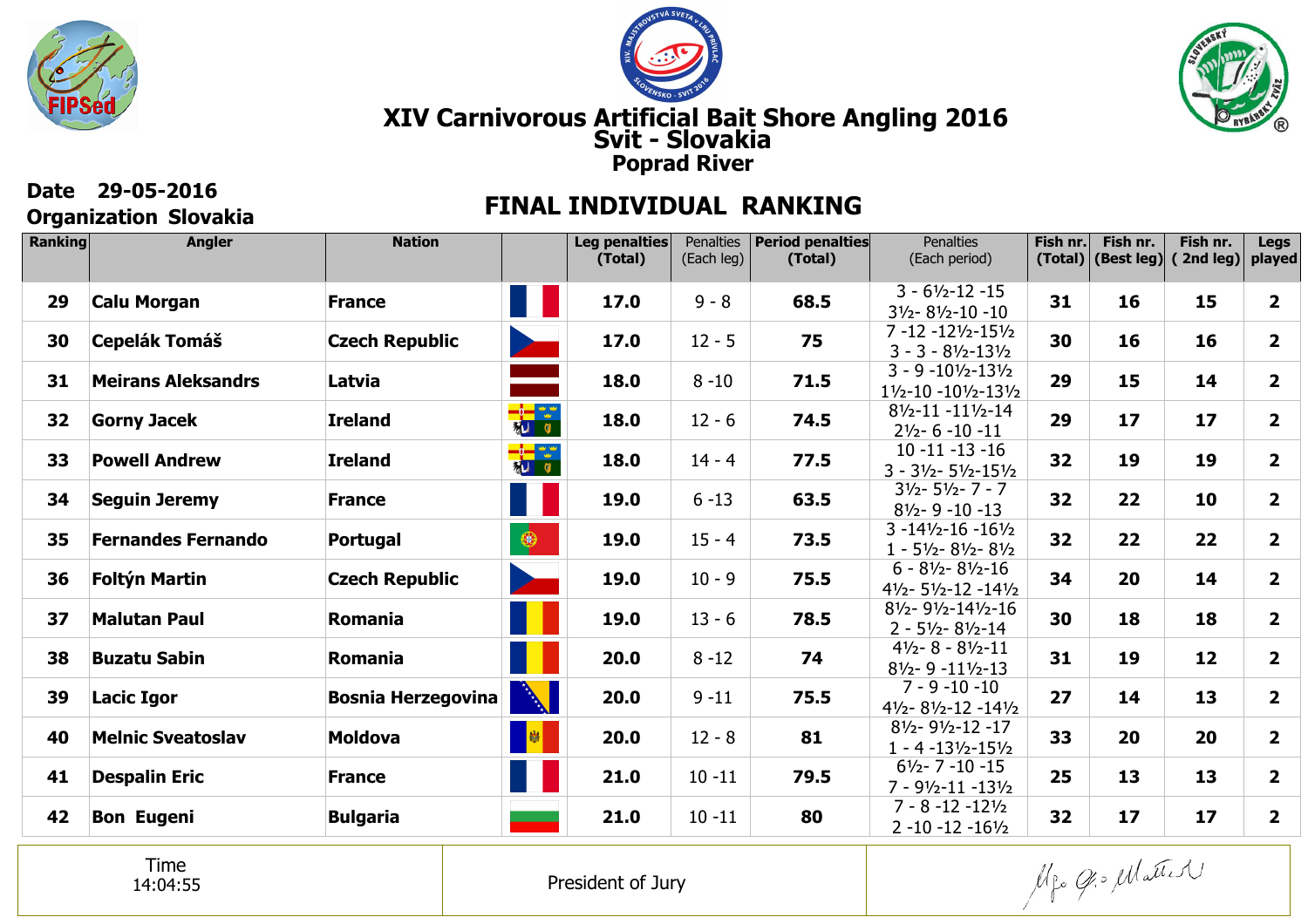





# **Organization Slovakia**

## **Date 29-05-2016 FINAL INDIVIDUAL RANKING**

| <b>Ranking</b> | <b>Angler</b>                 | <b>Nation</b>   |                          | Leg penalties<br>(Total) | Penalties<br>(Each leg) | <b>Period penalties</b><br>(Total) | <b>Penalties</b><br>(Each period)                                                    | Fish nr.<br>(Total) | Fish nr.<br>(Best leg) | Fish nr.<br>(2nd leg)   | <b>Legs</b><br>played   |
|----------------|-------------------------------|-----------------|--------------------------|--------------------------|-------------------------|------------------------------------|--------------------------------------------------------------------------------------|---------------------|------------------------|-------------------------|-------------------------|
| 43             | <b>Groza Raul</b>             | Romania         |                          | 21.0                     | $10 - 11$               | 83                                 | $5\frac{1}{2} - 7\frac{1}{2} - 11\frac{1}{2} - 16\frac{1}{2}$<br>$7 - 10 - 10 - 15$  | 23                  | 12                     | 11                      | $\overline{\mathbf{2}}$ |
| 44             | <b>Metzger Vadim</b>          | <b>Germany</b>  |                          | 21.5                     | $7\frac{1}{2} - 14$     | 86.5                               | $6\frac{1}{2} - 7\frac{1}{2} - 9 - 12$<br>10 -131/2-131/2-141/2                      | 24                  | 16                     | 8                       | $\overline{2}$          |
| 45             | Kuk Željko                    | <b>Croatia</b>  | $\frac{1}{2}$            | 22.0                     | $14 - 8$                | 79.5                               | $8\frac{1}{2} - 9 - 14 - 15$<br>$3 - 5\frac{1}{2} - 11 - 13\frac{1}{2}$              | 26                  | 16                     | 16                      | $\mathbf{2}$            |
| 46             | <b>Kolesnikovs Konstantin</b> | Latvia          |                          | 22.0                     | $9 - 13$                | 80                                 | 21/2-61/2-111/2-13<br>$6 - 11\frac{1}{2} - 13 - 16$                                  | 29                  | 19                     | 10                      | $\mathbf{2}$            |
| 47             | Cij Igor                      | <b>Moldova</b>  | 劇                        | 23.0                     | $13 - 10$               | 85                                 | $4\frac{1}{2} - 12 - 14 - 15\frac{1}{2}$<br>$2 - 10 - 11\frac{1}{2} - 15\frac{1}{2}$ | 26                  | 14                     | 14                      | $\overline{2}$          |
| 48             | <b>Bajan Serghei</b>          | <b>Moldova</b>  | 图                        | 23.0                     | $14 - 9$                | 85                                 | $10 - 12 - 13 - 14\frac{1}{2}$<br>$3\frac{1}{2} - 6\frac{1}{2} - 12\frac{1}{2} - 13$ | 23                  | 13                     | 13                      | $\overline{\mathbf{2}}$ |
| 49             | <b>Negru Valeriu</b>          | <b>Moldova</b>  | 图                        | 26.0                     | $11 - 15$               | 95                                 | $5\frac{1}{2} - 8 - 13 - 15\frac{1}{2}$<br>$7 - 13\frac{1}{2} - 16 - 16\frac{1}{2}$  | 20                  | 13                     | $\overline{\mathbf{z}}$ | $\overline{\mathbf{2}}$ |
| 50             | <b>Amarbold Avarsed</b>       | <b>Mongolia</b> |                          | 27.0                     | $12 - 15$               | 96                                 | $10 - 10 - 10\frac{1}{2} - 14$<br>$5\frac{1}{2} - 12 - 17 - 17$                      | 20                  | 11                     | 9                       | $\overline{2}$          |
| 51             | <b>Rutherford Colin</b>       | <b>Ireland</b>  |                          | 29.0                     | $15 - 14$               | 100                                | 7-121/2-151/2-161/2<br>$4\frac{1}{2} - 12\frac{1}{2} - 15 - 16\frac{1}{2}$           | 18                  | 9                      | 9                       | $\overline{2}$          |
| 52             | <b>Mc Fadden Lindsay</b>      | <b>Ireland</b>  | <mark>- 한</mark><br>정나 이 | 29.0                     | $17 - 12$               | 103.5                              | 141/2-16 -161/2-161/2<br>$5\frac{1}{2} - 5\frac{1}{2} - 14 - 15$                     | 15                  | 13                     | 13                      | $\overline{\mathbf{2}}$ |
| 53             | <b>Ledovsky Valentiyn</b>     | Germany         |                          | 30.0                     | $16 - 14$               | 102.5                              | $5 - 16 - 16\frac{1}{2} - 17$<br>$7 - 81/2 - 151/2 - 17$                             | 13                  | 8                      | 8                       | $\mathbf{2}$            |
| 54             | Silva Antonio                 | Portugal        | $\bigcirc$               | 30.0                     | $13 - 17$               | 111                                | 7-121/2-141/2-17<br>$13 - 15 - 15\frac{1}{2} - 16\frac{1}{2}$                        | 10                  | 9                      | $\mathbf{1}$            | $\overline{\mathbf{2}}$ |
| 55             | Costa Luis                    | Portugal        | $\bigcirc$               | 31.0                     | $15 - 16$               | 99.5                               | $2 - 15 - 15 - 15\frac{1}{2}$<br>$6 - 14 - 15\frac{1}{2} - 16\frac{1}{2}$            | 17                  | 11                     | 6                       | $\overline{\mathbf{2}}$ |
| 56             | Zorigtbaatar Gantumur         | <b>Mongolia</b> |                          | 31.0                     | $17 - 14$               | 99.5                               | $3 - 15 - 15\frac{1}{2} - 17$<br>$10 - 10\frac{1}{2} - 12 - 16\frac{1}{2}$           | 15                  | 8                      | 8                       | $\mathbf{2}$            |

Time14:04:55

Mgo Gio Matter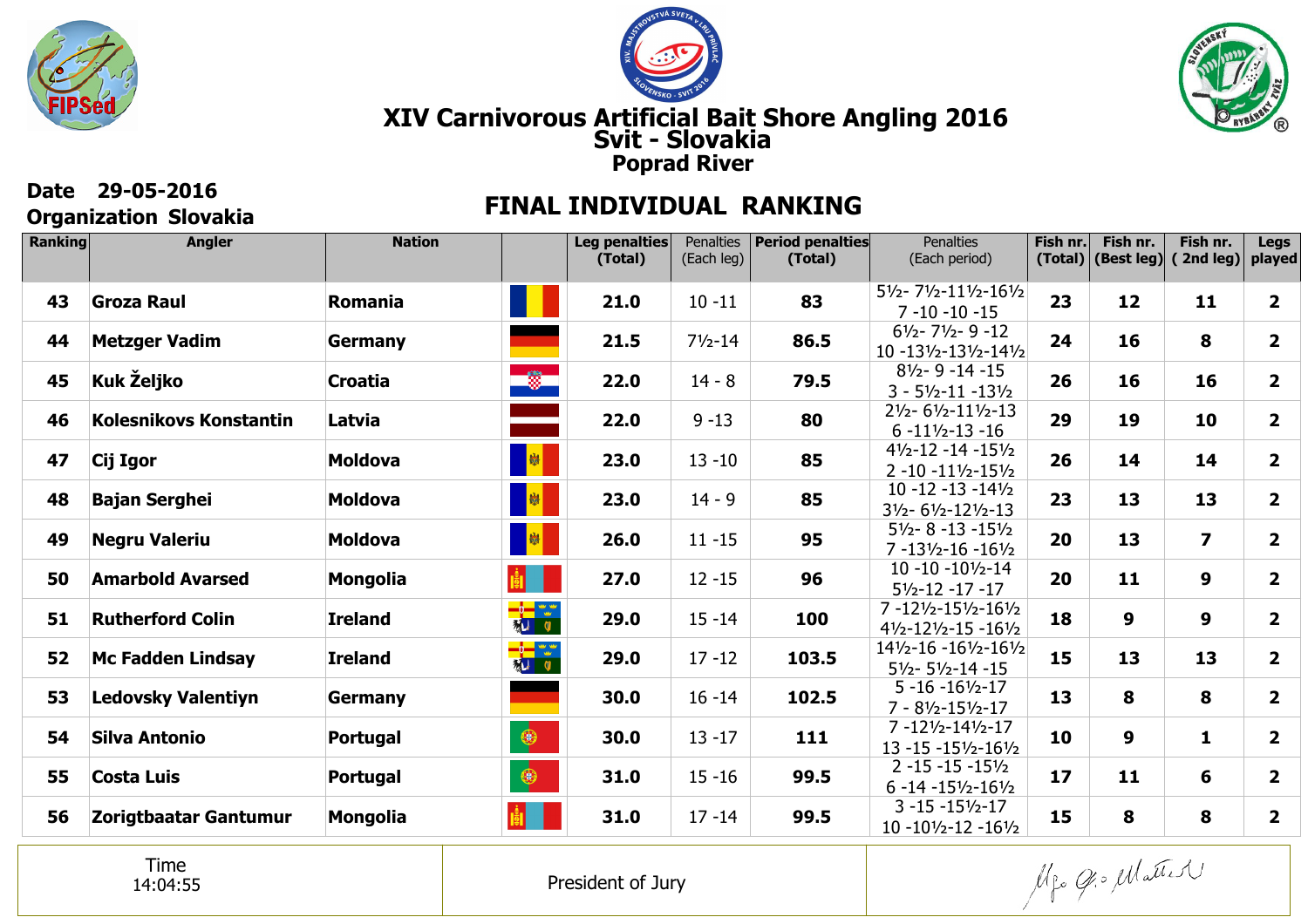





## **Organization Slovakia**

## **Date 29-05-2016 FINAL INDIVIDUAL RANKING**

| <b>Ranking</b> | <b>Angler</b>                 | <b>Nation</b>         | Leg penalties<br>(Total) | Penalties<br>(Each leg) | <b>Period penalties</b><br>(Total) | <b>Penalties</b><br>(Each period)                                                          | Fish nr. | Fish nr.<br>$(Total)$ (Best leg) | Fish nr.<br>(2nd leg)   | <b>Legs</b><br>played   |
|----------------|-------------------------------|-----------------------|--------------------------|-------------------------|------------------------------------|--------------------------------------------------------------------------------------------|----------|----------------------------------|-------------------------|-------------------------|
| 57             | <b>Fjodorovs Juris</b>        | Latvia                | 31.0                     | $14 - 17$               | 107                                | $10 - 12 - 13\frac{1}{2} - 16$<br>12 - 14 - 14 1/2 - 15                                    | 19       | 12                               | $\overline{\mathbf{z}}$ | $\mathbf{2}$            |
| 58             | <b>Santos Paulo</b>           | $\bullet$<br>Portugal | 31.0                     | $15 - 16$               | 110.5                              | $9\frac{1}{2} - 13 - 13\frac{1}{2} - 17$<br>$9 - 16 - 16 - 16\frac{1}{2}$                  | 13       | 8                                | 5                       | $\overline{\mathbf{2}}$ |
| 59             | <b>Karmelyuk Oleksandr</b>    | Germany               | 31.0                     | $16 - 15$               | 112                                | $13\frac{1}{2} - 15 - 16 - 16$<br>$10 - 12 - 13\frac{1}{2} - 16$                           | 11       | 6                                | 5                       | $\mathbf{2}$            |
| 60             | <b>Bartsadgui Sukhbat</b>     | <b>Mongolia</b>       | 32.0                     | $17 - 15$               | 110                                | 121/2-14 -161/2-17<br>$9 - 12\frac{1}{2} - 13 - 15\frac{1}{2}$                             | 13       | $\overline{\mathbf{z}}$          | $\overline{\mathbf{z}}$ | $\overline{2}$          |
| 61             | <b>Ulziijargal Purevsuren</b> | <b>Mongolia</b>       | 34.0                     | $17 - 17$               | 125                                | $14\frac{1}{2} - 15 - 16 - 16$<br>141/2-16 -16 -17                                         | 11       | $\overline{\mathbf{z}}$          | 4                       | $\overline{\mathbf{2}}$ |
| 62             | <b>Rondelli Luca</b>          | <b>Italy</b>          | 20.0                     | $17 - 3$                | 22.5                               | $2 - 3 - 81/2 - 9$                                                                         | 22       | 22                               | 22                      | <b>N.P.</b>             |
| 63             | Vlasiu Radu                   | Romania               | 20.0                     | $17 - 3$                | 27                                 | $4 - 4 - 5\frac{1}{2} - 13\frac{1}{2}$<br>$6\frac{1}{2} - \frac{7\frac{1}{2}}{2} - 9 - 12$ | 18       | 18                               | 18                      | <b>N.P.</b>             |
| 64             | <b>Ferro Andrea</b>           | <b>Italy</b>          | 24.5                     | $7\frac{1}{2} - 17$     | 35                                 | $3 - 8\frac{1}{2} - 12 - 13\frac{1}{2}$                                                    | 16       | 16                               | $\mathbf 0$             | <b>N.P.</b>             |
| 65             | <b>Porkhun Ihor</b>           | <b>Ukraine</b>        | 26.0                     | $9 - 17$                | 37                                 | $6 - 71/2 - 111/2 - 15$                                                                    | 18       | 18                               | $\mathbf 0$             | <b>N.P.</b>             |
| 66             | <b>Bontempelli Tom</b>        | 11<br><b>France</b>   | 28.0                     | $11 - 17$               | 40                                 | $5\frac{1}{2} - 11 - 12 - 15\frac{1}{2}$                                                   | 16       | 16                               | $\mathbf 0$             | <b>N.P.</b>             |
| 67             | <b>Lakov Petar</b>            | <b>Bulgaria</b>       | 28.0                     | $11 - 17$               | 44                                 |                                                                                            | 11       | 11                               | $\mathbf 0$             | <b>N.P.</b>             |
| 68             | <b>Boyadzhiev Lyubomir</b>    | <b>Bulgaria</b>       | 30.0                     | $17 - 13$               | 41                                 | $3\frac{1}{2} - 11\frac{1}{2} - 12 - 14$                                                   | 13       | 13                               | 13                      | <b>N.P.</b>             |
| 69             | Škabrov Timofej               | Latvia                | 30.0                     | $17 - 13$               | 45                                 | $4 - 9 - 15\frac{1}{2} - 16\frac{1}{2}$<br>$10 - 10\frac{1}{2} - 12 - 13\frac{1}{2}$       | 11       | 11                               | 11                      | <b>N.P.</b>             |
| 70             | <b>Marinuc Ionut</b>          | Romania               | 30.0                     | $13 - 17$               | 46                                 |                                                                                            | 11       | 11                               | $\mathbf 0$             | <b>N.P.</b>             |

Time14:04:55

Mgo Gio Matter